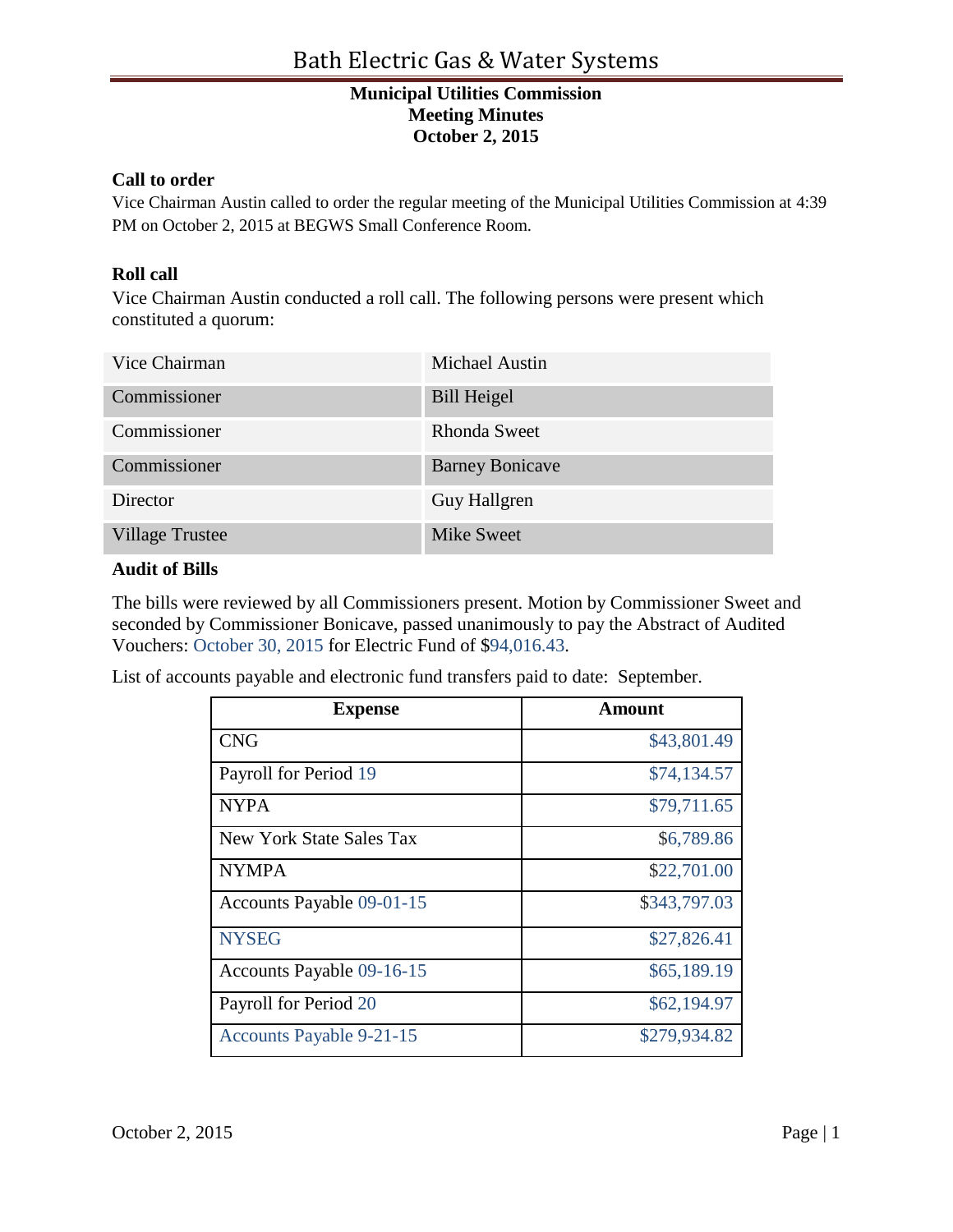## **Approval of Meeting Minutes**

Motion by Commissioner Heigel to approve meeting minutes, seconded by Commissioner Bonicave. Approved unanimously.

# **Hilights from Supervisors Reports**

- During the month the accounting staff worked with auditors from the Bonadio Group to complete our 2014-2015 audit.
- Continued Conversion work:
	- Installing new 3 phase wire down Pine Street and retiring the old 4 KV Hendrix wire.
	- Converted Howell St., and West Steuben from Pultney Park to E. Morris St.
	- Set 2 new poles and ran single phase down Ellis Ave and Kellar Ave to prepare for backlot Hendrix removal from Robie St. to Maple Heights.
	- Continued make ready work on E. Morris, Delaware and Wilson Ave.
	- Trimmed approximately 1000' of trees along railroad track between Lackawanna Ave and Ark St.
- Attended Safety Training on 8/17. Topic of discussion was bucket and pole top rescue certification
- Met with Rick Lepkowski from the PSC to continue audit of records
- Replaced 71 gas meters.
	- Repaired water Main break on Muck Circle
	- Cleaned and exercised valves to be used for flushing program
	- Attended fall water meeting in Hammondsport
	- Continued gas main replacement on Liberty St
	- Repaired gasl lead at Colonia Lawns
	- Flushed main on West Morris St
	- Flushed sewer main at Jamesway Plaza multiple times
	- Cleaned shop area on underground side
	- **BEGWS** Hydrant flushing program ready to proceee on Sunday, Oct  $4<sup>th</sup>$  at 11:00 pm

*Request made by Commissioner Heigel to inspect grease traps for commercial vendors.* 

**BEGWS to speak at Brookhaven Labs** - Director Hallgren will represent BEGWS with a presentation to Brookhaven Labs on October 8, 2015. The topic is to cover BEGWS plans to implement a Microgrid in the Village of Bath.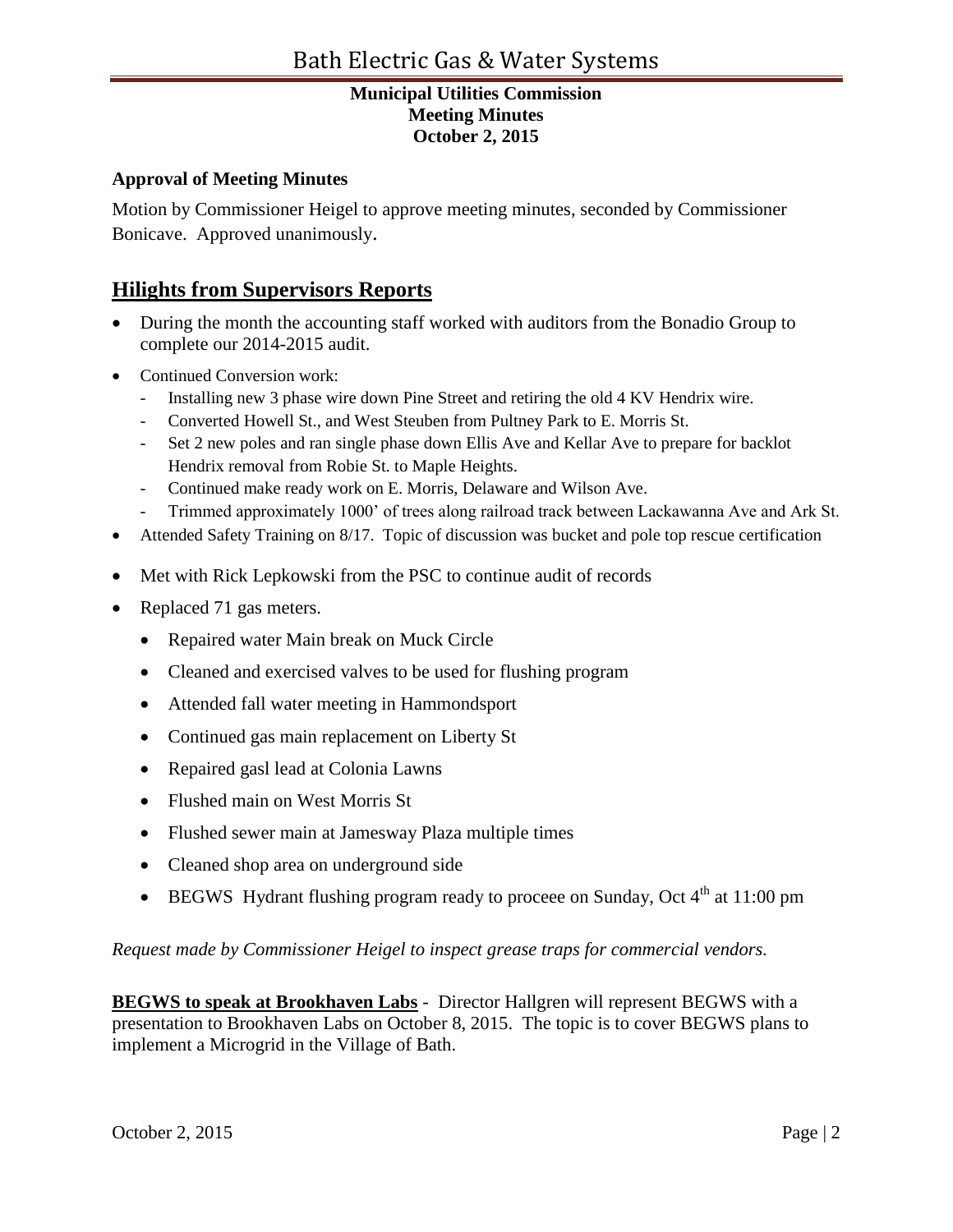## **Nomination for Community Leader Clean Energy Award**

Dear Guy,

I was asked by NYSERDA to provide names of people in the Southern Tier Region to nominate as Community Champions for Clean Energy. I am privileged and honored to have nominated you for possible recognition by NYSERDA for the work you have done in clean energy for your area, the region and the State of New York. This is just a heads up. You may be contacted by NYSERDA in the near future. Thank you very much for the work that you do. Kindest Regards, Mike *R. Michael Straight NYSERDA*

*EDGE Regional Outreach Contractor, STREDC 8 Denison Parkway East, 2nd Floor, Suite 305 Corning, NY 14830*

# **LAUF Petition**

BEGWS has been notified that its petition for recovery of LAUF monies will reviewed in November 2015. Although this is 6 months later than requested it is welcome news.

# **Submission for At Risk Gas Replacement Program**

BEGWS submission for recovery of gas facilities installed to upgrade at risk gas pipe is being seen favorably in Albany. It is expected BEGWS will begin seeing a gas surcharge on gas pipe replaced by the end of 2015.

*Inquiry made as to how to notify the public over this program*

# **New Hire**

Mr. Dan Wilhelm has accepted an offer by BEGWS to join its team. He will start on October 26, 2015. Dan comes from the Southern Tier Regional Development counsel. He holds a chemical engineering degree from Clarkson University and is well respected for his accounting expertise and knowledge of business process development.

**MGP Site Cleanup** – No report for this month – *Contact Environmental Lawyer to draft a response.* 

# **Cycled Tree Trimming Program**

Fairview Sub landscaping is complete

# **RRH**

 The project team has submitted additional engineering documentation to further justify the plan to convert to a resource recovery hub.